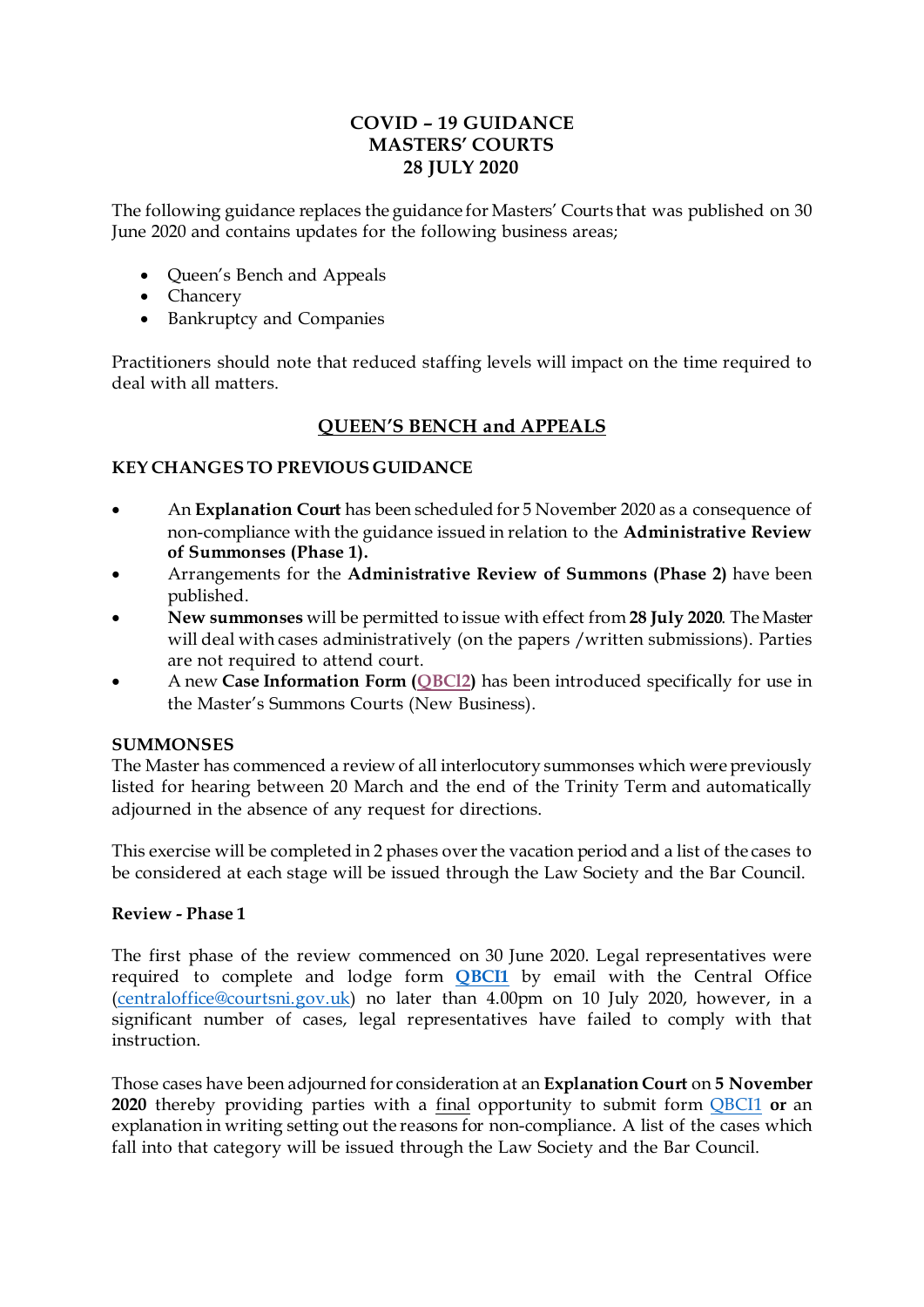**Parties must not attend court on 5 November 2020;** the Master will deal with cases administratively (on the papers /written submissions). Where a form [QBCI1](https://judiciaryni.uk/sites/judiciary/files/media-files/FORM%20QBCI1%20%20QUEENS%20BENCH%20DIVISION%20Business%20Continuity%20Covid%2019%20V5.0%20Issued%205.6.20.DOC) or a written explanation is not submitted by email to the Central Office **by 2 November 2020**, the Master may in the absence of good cause **Strike Out** the summons.

## **Review – Phase 2**

Legal representatives should collaboratively complete and lodge form **[QBCI1](https://judiciaryni.uk/sites/judiciary/files/media-files/FORM%20QBCI1%20%20QUEENS%20BENCH%20DIVISION%20Business%20Continuity%20Covid%2019%20V5.0%20Issued%205.6.20.DOC)** by email with the Central Office [\(centraloffice@courtsni.gov.uk\)](mailto:centraloffice@courtsni.gov.uk) **no later than 4.00pm on 11 August 2020.** The subject line of your email should state **"QBD Master's Interlocutory Summons Review - Phase 2".** Where a party is not represented or is a litigant in person, they will be contacted directly by the Court Office and asked to complete and return form [LIPCI1](https://judiciaryni.uk/sites/judiciary/files/media-files/FORM%20LIPCI1%20LIP%20%20Unrepresented%20Parties%20Business%20Continuity%20Covid%2019%20V3.0%20Issued%2011.5.20.DOC) to the Central Office.

## **Completion and return of forms**

For the purpose of this exercise a form must be completed in all cases which appear on the list provided (Review – Phase 2) and returned within the prescribed timeline. Where a form is not submitted, the case will be listed before the **Explanation Court on 5 November 2020 for non – compliance**. Where only one party responds, the Master may proceed on the basis of that party's proposals.

### **NEW BUSINESS**

New interlocutory summonses will be permitted to issue with effect from **27 July 2020** with summonses allocated first return dates to Friday Summons courts commencing 11 September 2020. The court will deal with new summonses administratively (on the papers/written submissions) therefore parties **must not** attend court on the date which appears on the summons.

Parties should collaboratively (where possible) complete and file form **QBCI2** together with an agreed order or where there is a difference of opinion between the parties as regards what directions should issue, the parties, if they agree, should file brief written submissions indicating their respective positions. This information must be lodged by email with the Central Office [\(centraloffice@courtsni.gov.uk](mailto:centraloffice@courtsni.gov.uk)) **at least 5 days** before the court date. The subject line of your email should state **"QBD Master's Summons Court (Administrative) – on (***insert court date)***"**

If the defendant is not legally represented, the party issuing the summons will be responsible for providing a copy of this guidance with the summons.

Where a Form QBCl2 containing the requisite information is not provided by the due date, the summons may be **Struck Out**.

### **Adjournments**

Requests for adjournments if agreed, will be dealt with administratively by the court office and adjourned to a future Friday Summons Court, unless a hearing date has been fixed.

### **Urgent Business**

The Masters will continue to expedite the listing of urgent business where genuine urgency is demonstrated.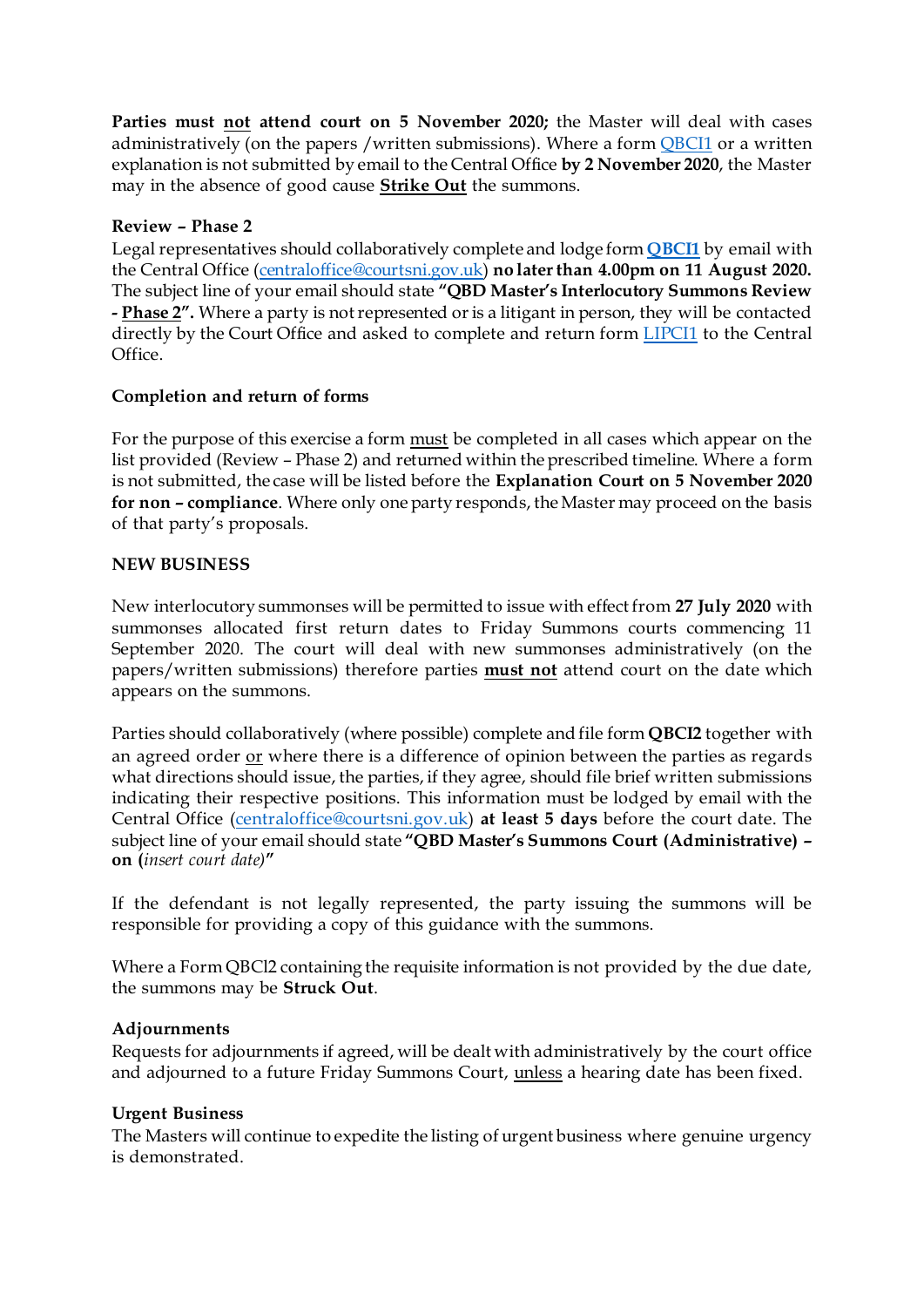## **CONTESTED SUMMONSES**

In the event that parties cannot agree a position and there is a need for the matter to be resolved by the court, the Master will facilitate a hearing via one of the following options:

- Remote Hearing (using Sightlink or WebEx)
- Live Hearing
- Hybrid Hearing (partly remote /partly live)
- Telephone Conference

Where the Master determines that a contested summons will be dealt with via a remote, live or hybrid hearing, the party who issued the summons will be responsible for providing the court with case management directions and a complete **electronic trial bundle**. The electronic document must be numbered in ascending order throughout. Pagination should begin with the first page of the first document and should be continued throughout the entire series of documents. The index page must be hyperlinked to the pages or documents to which it refers.

Parties should note that any live hearings will be strictly timetabled and capacity within the Masters Chambers and the Masters Courtroom will be restricted to ensure compliance with social distancing requirements and PHA advice.

### **REVIEW LISTS**

The Master will publish further guidance in respect of those cases which were listed for Review between 20 March and the end of the Trinity Term and adjourned in the absence of any request for directions. In the interim, the parties should continue to make endeavors to agree directions with a timetable for outstanding matters. It is anticipated that many of the matters can be agreed and these should be communicated to the Central Office and directions will issue in those terms.

Where there is a difference of position between the parties as regards what directions should issue, the parties should file brief written submissions indicating their respective positions. A complete electronic file of the submissions should be sent to the Central Office by one of the parties. Those submissions will then be considered and the court will issue a direction. In the event that a party fails to engage in agreeing directions, the Master will consider the directions proposed by the other party/parties.

Telephone conferencing will continue to be used for reviews in cases where there is a dispute about proposed directions which cannot be resolved in the papers.

### **EX –PARTE APPLICATIONS**

Urgent ex parte applications will be given priority. Such applications must be clearly marked urgent and the papers may be filed by email to the RCJ Front of House: [Frontofhousercj@courtsni.gov.uk](mailto:Frontofhousercj@courtsni.gov.uk)

### **AFFIDAVITS**

QBD Masters will accept unsworn affidavits in ex parte and inter partes applications subject to the solicitors' undertaking to provide a sworn affidavit as soon as is possible and in inter partes applications, subject to any objection by another party.

### **INTERIM PAYMENTS**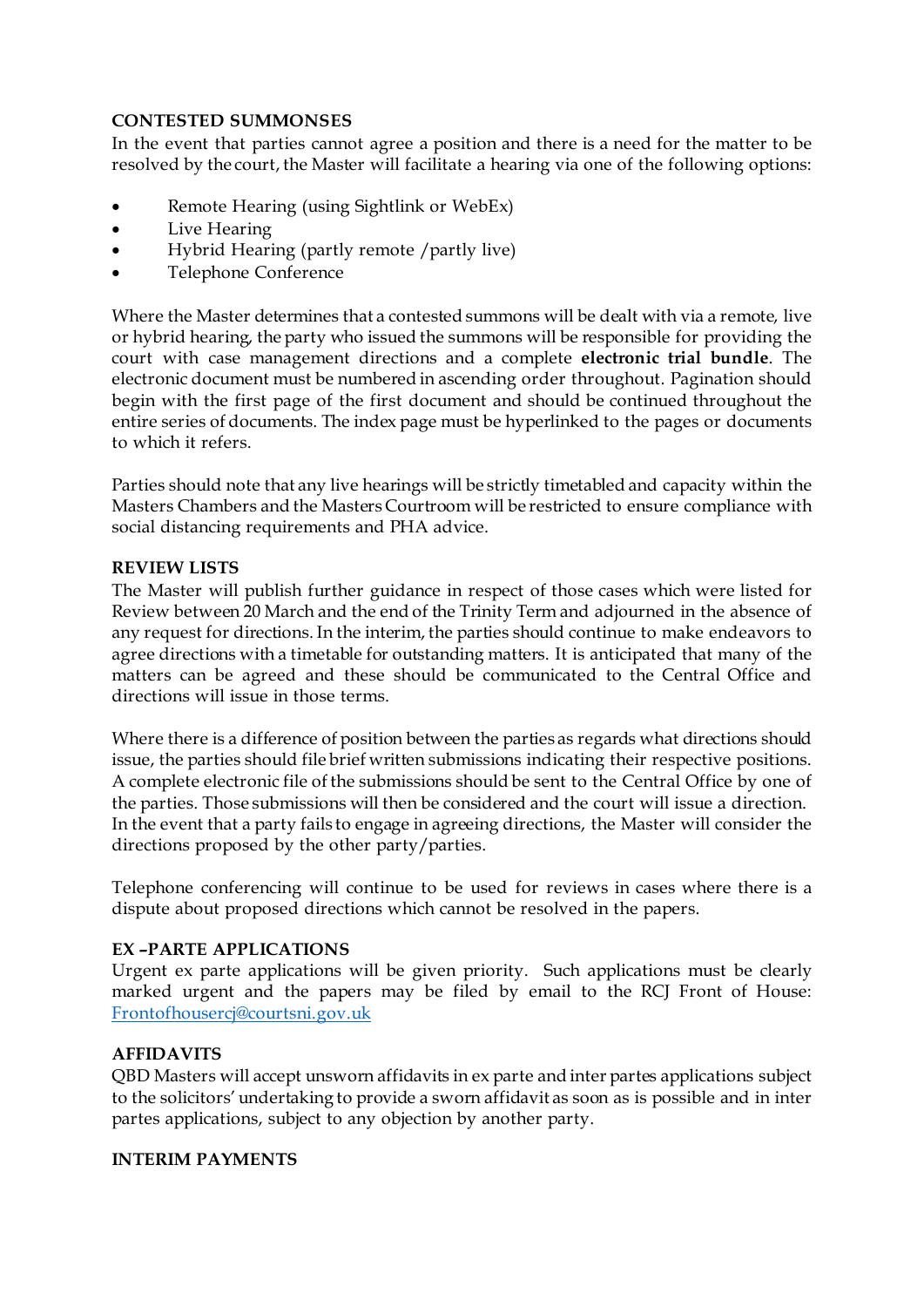Practitioners should provide a digital hearing bundle containing the summons and grounding affidavit, any replying affidavit, the pleadings, short written submissions, and an agreed summary of the medical evidence. The timetable for the sequence of affidavits and submissions should be agreed between the parties. Authorities are not required. If a contested hearing is required the Master may deal with it on the papers.

If the application is by consent and the terms agreed, the Master will direct that an order be issued in those terms. A formal ex parte application in these circumstances will not be required.

All documents should be in a single digital bundle with an index otherwise the Master will not accept them.

# **CHANCERY AND PROBATE**

# **KEY CHANGES TO PREVIOUS GUIDANCE**

• **Administrative review of** all Chancery interlocutory summonses which were previously listed for hearing between 20 March and the end of the Trinity Term.

## **Chancery**

## **ORDER 88 BUSINESS**

Solicitors acting for banks and building societies may submit a written submission in respect of every case they have in the list each day specifying the relevant points and the relief sought. Any submission must be sent by email to the Chancery Office [\(chanceryoffice@courtsni.gov.uk](mailto:chanceryoffice@courtsni.gov.uk)).

The Master has directed that new **Order 88 originating summonses** will be permitted to issue.

New **Order 88 notices of appointment or interlocutory summonses** should not be issued until further notice unless it is urgent, in which case the reasons must be clearly specified in writing.

The Master when dealing with possession proceedings shall take account into all circumstances, including the guidelines issued by the Department for Communities during this period of public health emergency.

### **Final Orders**

Final orders will continue to be made if upon consent or if undisputed. The Master will only make final orders in cases where he is satisfied that it is right to do so. If he has any concerns whatsoever about prejudice and the fairness of the process he will simply adjourn the case. Solicitors should check ICOS to confirm adjournment dates or contact the Chancery Office.

# **INTERLOCUTORY SUMMONSES**

The Master will undertake a review of all interlocutory summonses which were previously listed for hearing between 20 March and the end of the Trinity Term and automatically adjourned in the absence of any request for directions. This exercise will be completed over the vacation period and a list of the cases to be considered will be issued through the Law Society and the Bar Council.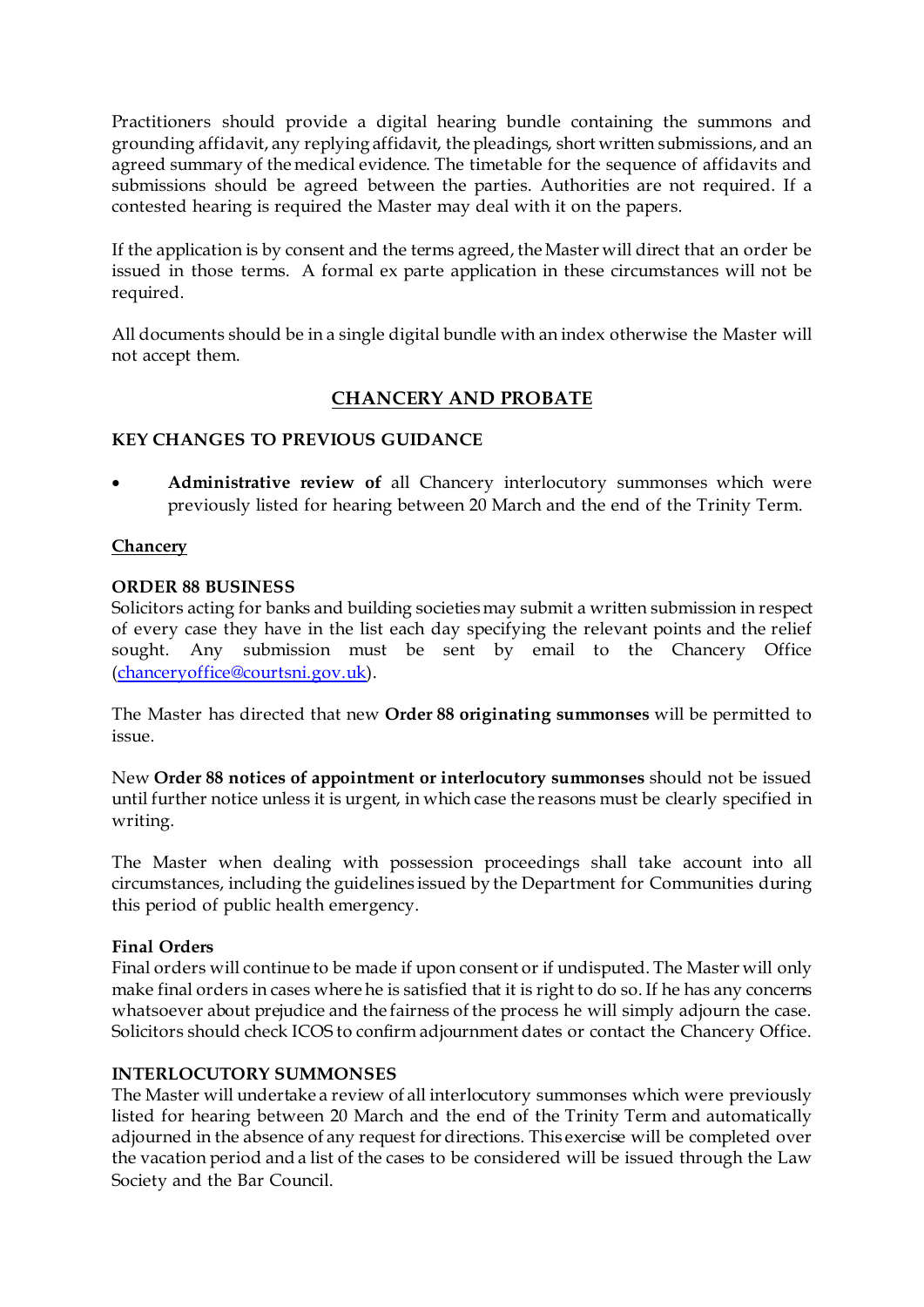Legal representatives should collaboratively complete and lodge form **[ChanCI1](https://judiciaryni.uk/sites/judiciary/files/media-files/FORM%20ChanCI1%20%20Chancery%20Court%20Business%20Continuity%20V5.0%20Issued%205.6.20.DOC)** by email with the Chancery Office [\(chanceryoffice@courtsni.gov.uk](mailto:chanceryoffice@courtsni.gov.uk)) no later than 4.00pm on **14 August 2020***.*The subject line of your email should state **"Chancery Master's Interlocutory Summons Review".** Where a party is not represented or is a litigant in person, they will be contacted directly by the Court Office and asked to complete and return form **[LIPCI1](https://judiciaryni.uk/sites/judiciary/files/media-files/FORM%20LIPCI1%20LIP%20%20Unrepresented%20Parties%20Business%20Continuity%20Covid%2019%20V3.0%20Issued%2011.5.20.DOC)** to the Chancery Office.

## **Completion and return of forms**

Until now, the default position has been that where no form was received from either party in a case it would be adjourned for four weeks. For the purpose of this exercise a form must be completed in all cases which appear on the list provided and returned within the prescribed timeline. The Master may require legal representatives to attend a remote hearing to provide an explanation for non-compliance with this instruction. Where only one party responds, the Master may proceed on the basis of that party's proposals.

### **Contested Summonses**

In the event that the parties cannot agree a position and there is a need for the matter to be resolved by the court, the Master will facilitate a hearing via one of the following options:

- Remote Hearing (using Sightlink or WebEx)
- Live Hearing
- Hybrid Hearing (partly remote /partly live)
- Telephone Conference.

Where the Master determines that a contested summons will be dealt with via a remote, live or hybrid hearing or a telephone conference, the party who issued the summons will be responsible for providing the court with case management directions and a complete **electronic trial bundle**. The electronic document must be numbered in ascending order throughout. Pagination should begin with the first page of the first document and should be continued throughout the entire series of documents. The index page must be hyperlinked to the pages or documents to which it refers.

Parties should note that any live hearings will be strictly timetabled and capacity within the Masters Chambers and the Masters Courtroom will be restricted to ensure compliance with social distancing requirements and PHA advice.

# **Probate**

# **Grants of Probate or Administration**

The issue of Grants of Probate and Letters of Administration (and the temporary use of statements of truth) will continue in accordance with the guidance issued by the Lord Chief Justice on 24 April 2020 for the duration of for the duration of the Long Vacation and shall be further reviewed by the Master at the start of the New Term.

From 12 May 2020 all applications for a Grant of Probate or Letters of Administration must be accompanied by a completed signed checklist confirming that the application has been checked for compliance with the relevant legislation, Practice Guidance Notes and Practice Directions. Applications will not be processed unles[s a completed checkli](https://judiciaryni.uk/sites/judiciary/files/media-files/Covid-19%20-%20Application%20for%20Grant%20of%20Probate%20or%20Administration%20Checklist%20-%20210520.doc)st is submitted.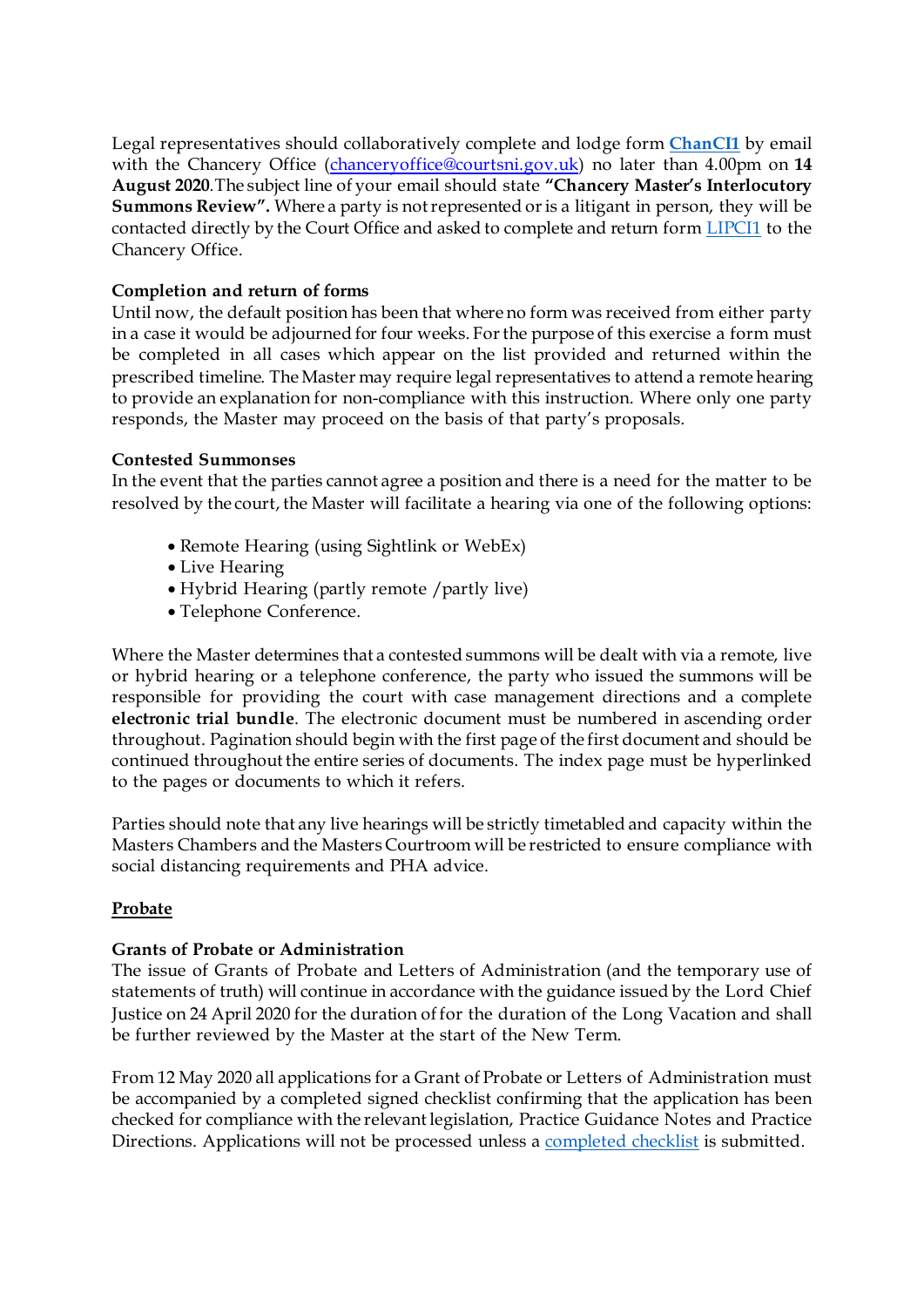Practitioners should note that normal turnaround times for issuing Grants of Probate or Administration will not apply given reduced staffing resources. Applications will take a longer time period to process. Practitioners must alert the Probate Office to reasons for any requirement for priority handling. Those applications which are identified as urgent will continue to be passed to the Master to determine if they should be afforded priority.

### **Statements of Truth**

During the current Public Health Emergency, and subject to regular review by the Probate Master, the Probate Master and the administrative staff of the Probate Office shall accept applications for Grants of Representation supported by Statements of Truth signed by the applicant rather than affidavits, where it has not been possible to have evidence taken by affidavit.

Affidavits remain the most acceptable way of providing supporting evidence, but the Master recognises that this is not practical in many cases due to the Government's current measures to enforce social distancing. Statements of Truth shall begin simply with the following wording "I/We Name and Address make the following Statement". There will then follow the substance of the Statement which will conclude prior to signature with the following wording "I/We believe that the facts stated in this witness statement are true and understand that criminal proceedings for fraud may be brought against me/us if I/We are found to have been deliberately untruthful or dishonest in the making of this Statement."

Insofar as Grant applications are concerned, the layout of the commonly used oaths of executor/administrator will otherwise be identical save for the opening and concluding wording as above. The Statements will simply be signed. There is no need for the signature to be witnessed.

In respect of any application which proves to be disputed, it shall be for the Master to be satisfied as to the quality of the evidence and such disputed matters may well simply have to be adjourned until affidavit evidence becomes available.

The use of Statements of Truth where affidavit evidence is unavailable shall apply to all noncontentious probate business including ex parte applications and summonses Practitioners should note that the Master will exercise discretion as to whether to accept statements of truth. He is unlikely to do so in matters where there is significant evidential dispute or where he feels affidavit evidence is essential

# **Wills**

Where a statement of truth is filed rather than an affidavit, a copy of the will bearing the applicants initials will be accepted. Practitioners should note that when lodging applications for a grant of probate, they should lodge a certificate certifying that the initialled copy of the will is a true copy of the original will.

# **MATRIMONIAL**

# **Ancillary relief and Matrimonial Summonses**

Upon application, those cases which were adjourned until a date to be fixed, may be relisted where;

• the directions or proposed Court order is agreed;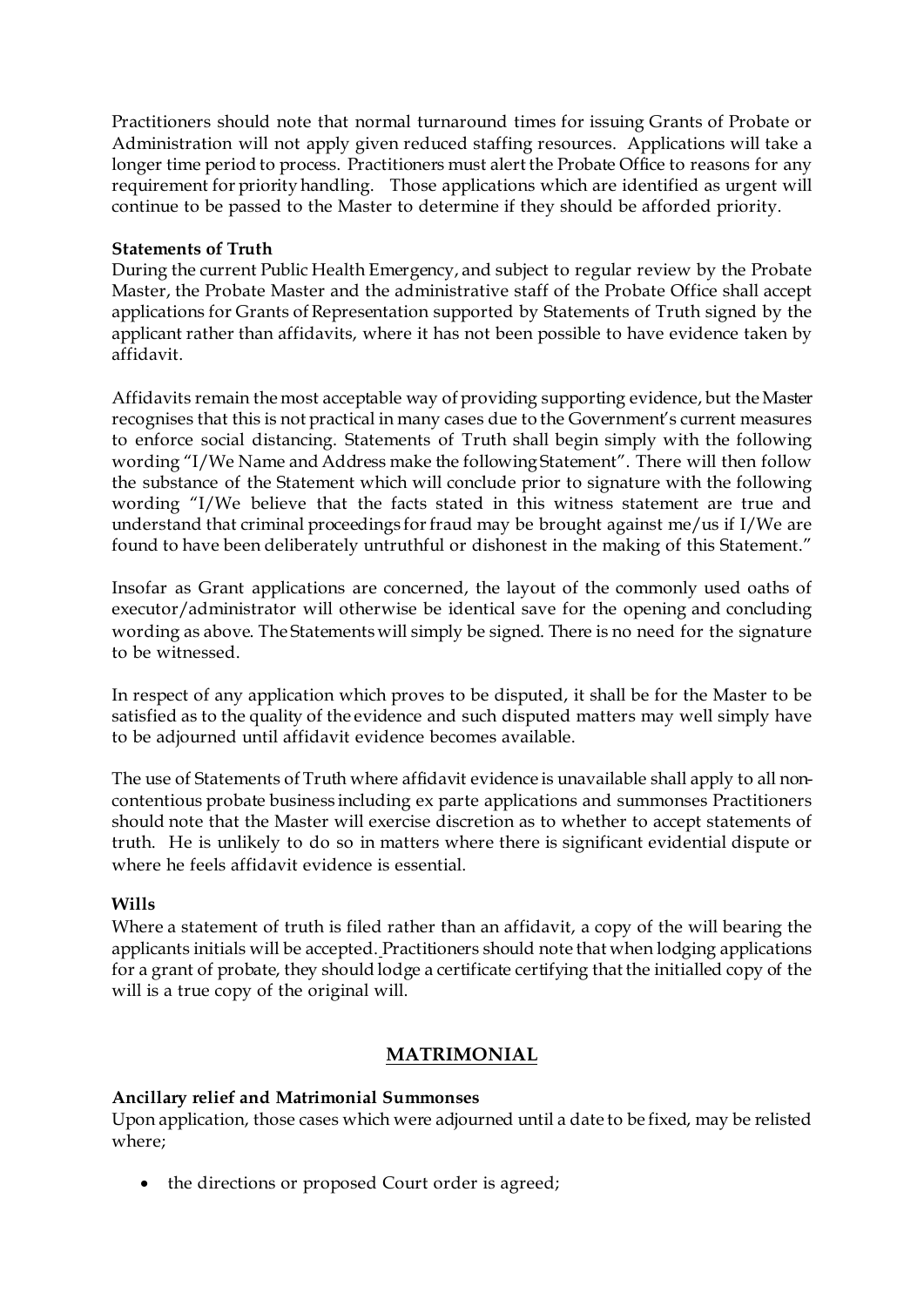• if contentious, the legal representatives for the parties agree to email submissions for consideration/adjudication by the Master;

Any urgent applications (including maintenance pending suit applications) should be identified as such and will be listed for directions in relation to the e-mail submission of necessary documents to enable adjudication.

### **Maintenance Pending Suit**

Maintenance pending suit applications should be supported by an affidavit served on the Respondent to the application who should within 14 days of service, file by email and serve by email an affidavit in reply. The application will be dealt with on foot of written submissions emailed to the court. The written submissions should provide detail of the parties' income, outgoings and other resources. Once the court has a complete electronic trial bundle including submissions, discovery (to include proof of income) and any authorities relied upon, a decision shall issue to the parties.

## **Financial Dispute Resolution**

Where solicitors acting for each party agree that the case is ready for FDR hearing they should both notify the matrimonial office by email using the [FCI1](https://judiciaryni.uk/sites/judiciary/files/media-files/FORM%20FCI1%20-%20Family%20Business%20Continuity%20Covid-19%20V5.0%20Issued%205.6.20.DOC) form. The form must include confirmation there are no outstanding issues.

In relation to those FDR cases already listed before Master Sweeney in September 2020, the FCI1 form must be email to the office no later than 30 July 2020. In relation to those cases listed in October, this form must be emailed to the office no later than 30 August 2020.

If the FCI1 form confirming readiness for hearing is not received in relation to any case already listed, that case will be removed from the list and the time slot allocated to a case where the aforementioned form confirming readiness for FDR hearing has been filed.

Public health guidance has limited the number of people in Master Sweeney's Court to a maximum of five people. This will include the Master and the parties. These will be hybrid hearings. Time allocations must be strictly adhered to. Following the FDR hearing the court participants will leave the building to complete consultations/negotiations. It is unlikely that consultation space will be available within the Royal Courts of Justice and this must be borne in mind and alternative consultation venues considered.

Public health guidance has limited the number of people in Master Bell's chambers to three, which prevents Master Bell from facilitating in person FDR hearings. However, FDR hearings may be listed for consideration following email submission of core issues, affidavits and discovery, and where legal representatives of both parties are of the view that a preliminary indication by the Master would assist with negotiations. Should the case not resolve, this indication would not be considered to amount to a formal FDR indication and would be binding. Instead, a formal FDR hearing will be held in person or by video link when circumstances and/or IT arrangements permit.

### **New Business**

New summonses should be primarily issued for urgent business. Emergency applications shall be certified as urgent and supported by written reasons. Adjudication will be made after both parties have been afforded the opportunity to email written submissions for the consideration of the court.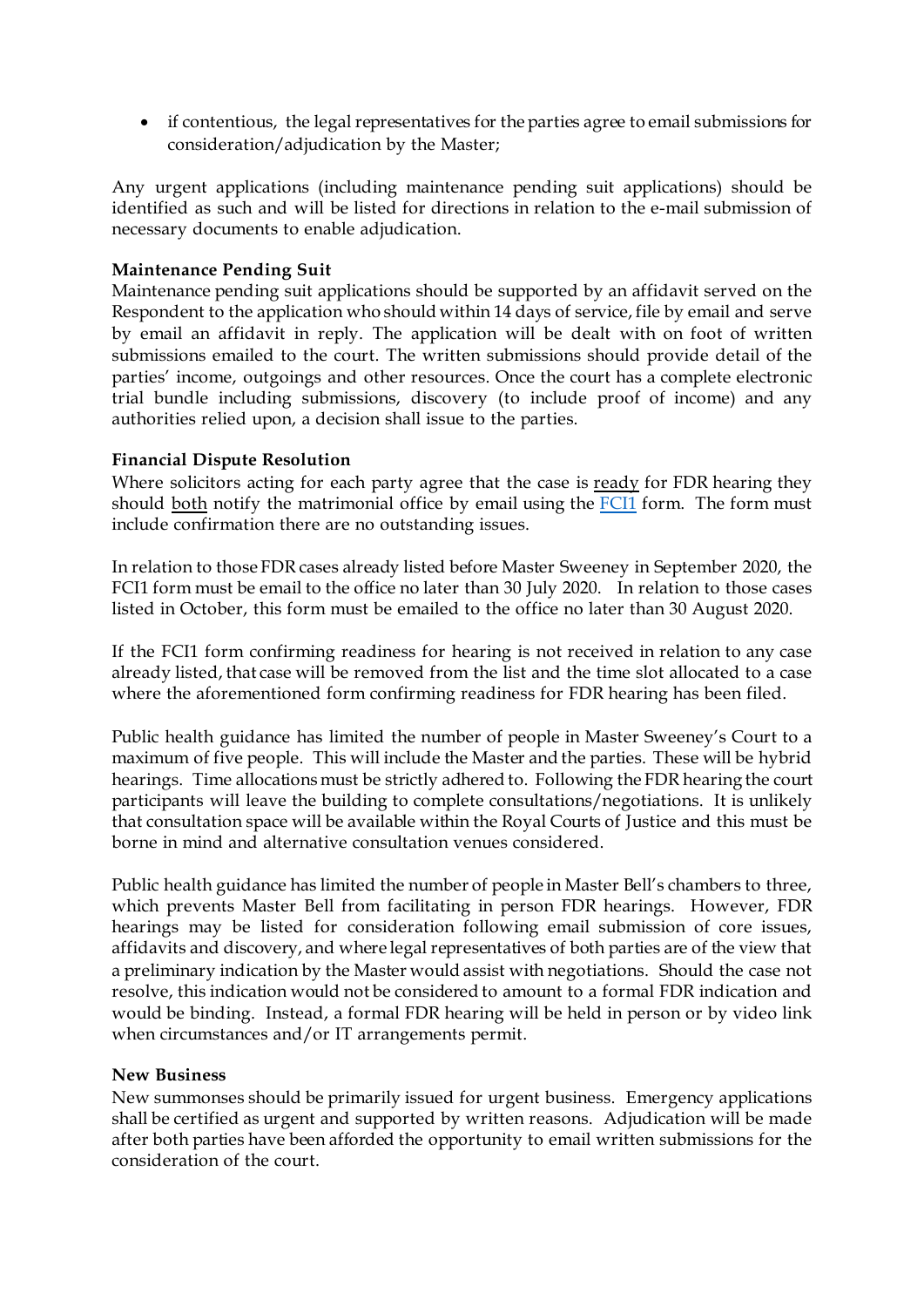New ancillary relief applications will be allocated a date for First Directions by the Master and, in advance of that date, an FCI1 form must be emailed to the Matrimonial Masters' team to reflect any agreed directions, or submissions in relation to directions not agreed and, if relevant, confirming how service has been effected. The FCI1 form shall have attached a paginated electronic bundle containing the summons, affidavits and any discovery or correspondence relied on.

All communications to the Matrimonial Office should be copied to the other side, even where the person emailing says there is agreement.

## **Orders**

The Master will only make orders in cases where the Master is satisfied that it is right to do so. If the Master has any concerns whatsoever about prejudice and the fairness of the process the Master will simply adjourn the case. Solicitors should check ICOS to confirm adjournment dates or contact the Matrimonial Office.

## **Hearings**

All hearings (save for maintenance pending suit hearings) and Financial Dispute Resolution hearings, other than those referred to above, will be adjourned and rescheduled as soon as it becomes possible to facilitate the attendance of parties and practitioners in court or by video link.

## **Decree Absolutes**

Applications for decree absolutes will be processed. However, as with all court business, practitioners should note that the normal turnaround times will not apply given reduced staffing resources.

Those applications which are considered urgent should be marked as such for the attention of the Master, together with supporting reasons.

### **Forms**

Form [FCI1](https://judiciaryni.uk/sites/judiciary/files/media-files/FORM%20FCI1%20-%20Family%20Business%20Continuity%20Covid-19%20V5.0%20Issued%205.6.20.DOC) should be used to email issues and submissions.

# **CARE AND PROTECTION**

# **Children's cases and Non Molestation Order cases**

The Master conducted an extensive Administrative Review of all Children and Non Molestation Order cases that were listed for Hearing or Review between 23 March and 1 June 2020. Directions Orders have issued. These cases will be further reviewed in accordance with the Directions Order. All other cases, including new cases, are now being processed by the Children and Patients Offices [at a speed commensurate with the skeleton staff available].

Applications for further Directions or a Remote Review Hearing should be presented by way of Form FCI1 or Form LIPCI1. Forms should be completed collaboratively, served on all parties and filed by email with the relevant court office (Children: [RCJChildrenoffice@courtsni.gov.uk](mailto:RCJChildrenoffice@courtsni.gov.uk) or Patien[ts: OCP@courtsni.gov.u](mailto:OCP@courtsni.gov.uk)k).

If an application is urgent it must be accompanied by a Certificate of Urgency clearly stating the reasons why it is urgent.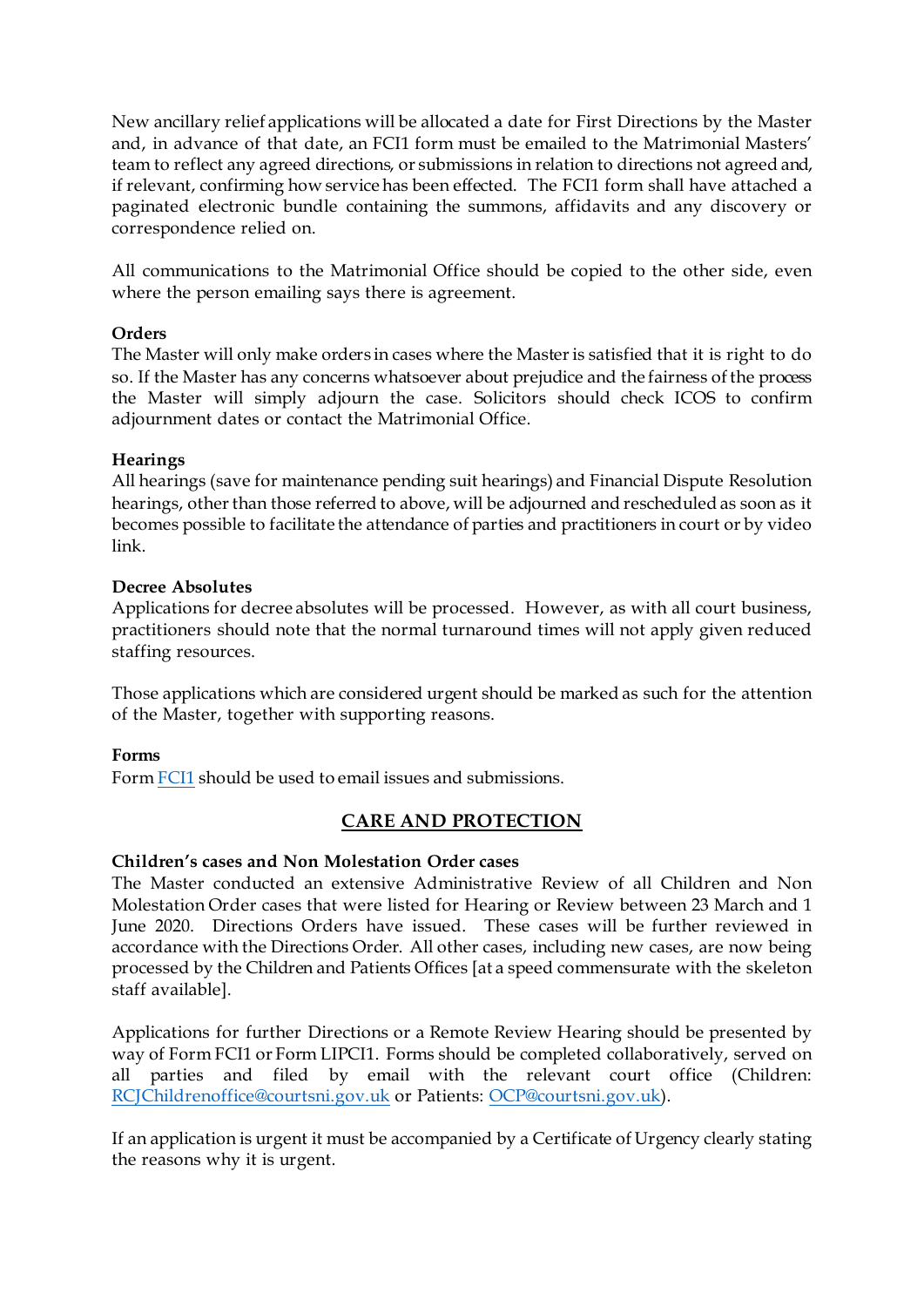For further information see the Guidance for Family Proceedings (All Court Tiers). Legal representatives should also refer to the "Practice and Procedure Update" published by the Law Society on 17 June 2020 following a webinar hosted by the Family Law Committee of the LSNI and the Family Bar Association.

Urgent ex-parte applications and single party applications requiring a hearing shall continue to be carried out remotely in accordance with case specific directions of the Master.

## **Patients' cases (to include Enduring Power of Attorney)**

The Master conducted an Administrative Review of all Patients' cases. Directions Orders have issued. These cases will be further reviewed in accordance with the Directions Order. All other cases, including new cases, are now being processed by the Patients Offices at a speed commensurate with the skeleton staff available.

Urgent ex-parte applications and single party applications requiring a hearing shall continue to be carried out remotely in accordance with case specific directions of the Master.

## **Statutory Will**

If a Summons for a Statutory Will is deemed to be critically urgent the applicant must file medical or other evidence to explain why the application is deemed to be so urgent.

## **Affidavits / Statement of Truth**

Subject to express directions in any particular case, parties may submit evidence supported by **Statements of Truth** rather than affidavits, where it has not been possible to have evidence taken by affidavit. Affidavits remain the most acceptable way of providing supporting evidence but the Master recognises that this is not practical in many cases due to the Government's current measures to enforce social distancing.

Statements of Truth shall begin simply with the following wording "I/We Name and Address make the following Statement". There will then follow the substance of the Statement which will conclude prior to signature with the following wording "I/We believe that the facts stated in this witness statement are true and understand that criminal proceedings for fraud may be brought against me/us if I/We are found to have been deliberately untruthful or dishonest in the making of this Statement."

### **Orders**

The Master will only grant Orders in circumstances where the Master is satisfied that it is the right thing to do and is in the best interests of the Child or Patient. If the Master has any concerns whatsoever about prejudice and the fairness of the process the Master will adjourn the case.

### **Hearings**

Court Orders in Children and Patient cases shall be made on an administrative basis by the Master upon consideration of the papers filed to include Form [FCI1.](https://judiciaryni.uk/sites/judiciary/files/media-files/FORM%20FCI1%20-%20Family%20Business%20Continuity%20Covid-19%20V5.0%20Issued%205.6.20.DOC) If a Hearing is deemed by the Master to be necessary it will conducted remotely in accordance with case specific directions of the Master.

Parties are at liberty to submit an application by email to the Children's Office [\(RCJCHILDRENOFFICE@courtsni.gov.uk](mailto:RCJCHILDRENOFFICE@courtsni.gov.uk)) or Patient's Office [\(OCP@courtsni.gov.uk](mailto:OCP@courtsni.gov.uk)) by way of a Form [FCI1](https://judiciaryni.uk/sites/judiciary/files/media-files/FORM%20FCI1%20-%20Family%20Business%20Continuity%20Covid-19%20V5.0%20Issued%205.6.20.DOC) or in exceptional circumstances by E-Letter or email to request a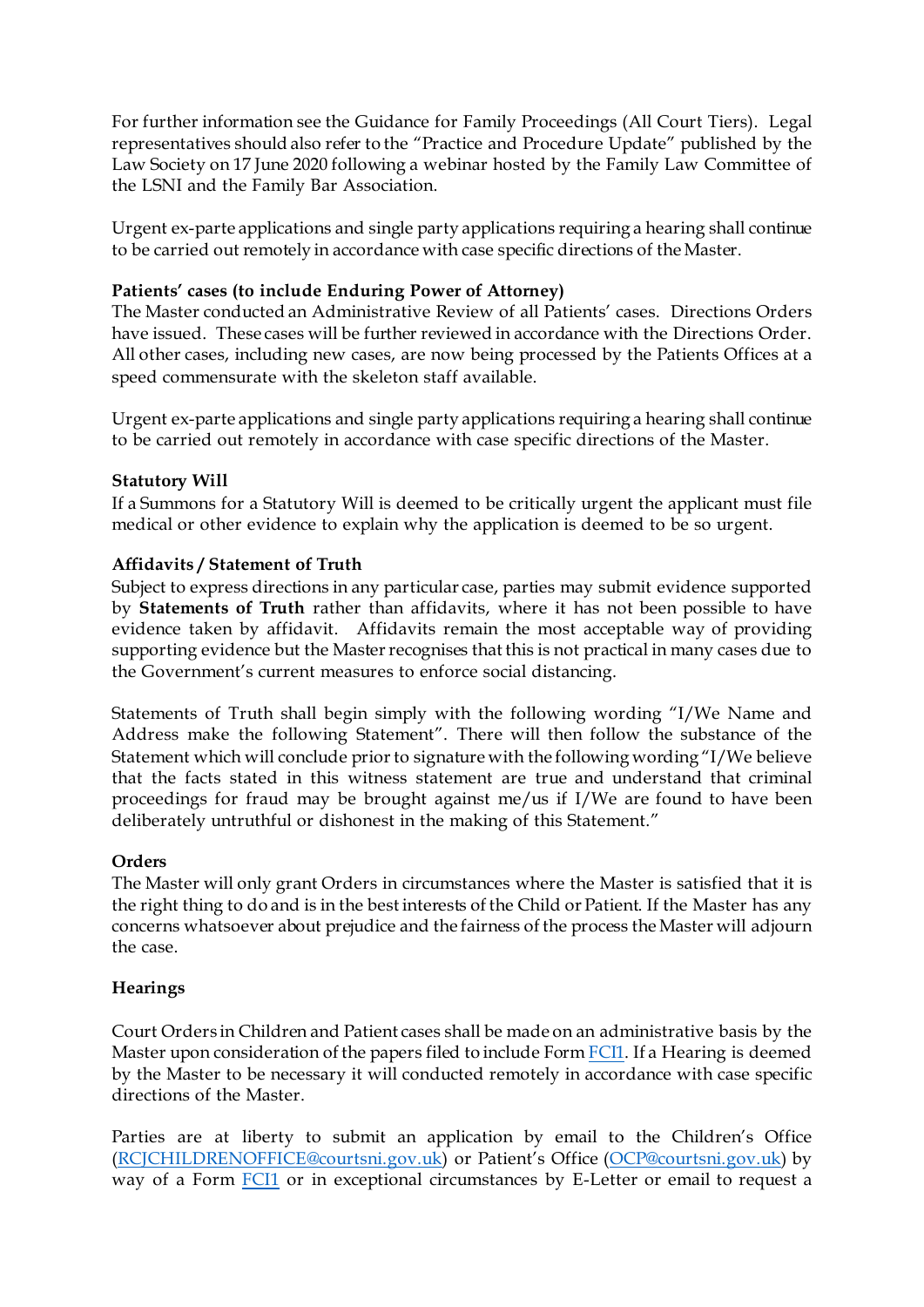Directions Order or other Order. If other parties are involved the person making the application must at the same time place the other parties on notice of their application.

## **Medical Report for a Controller Application**

The Master (Care and Protection) appreciates that during the pandemic practitioners may experience difficulties obtaining a Medical Report or Form F5 Medical Certificate as required by Article 97(1) of the Mental Health (NI) Order 1986 for a Controller Application.

During the pandemic, in non-contentious cases, the Master will accept a Medical Report or Medical Certificate based upon the Patient's GP and/or HSCT medical/social work/nursing home records rather than the doctor carrying out a face-to-face assessment. The doctor should consider, as part of the assessment, if it is possible or useful to speak to the Patient by phone or by video link using WhatsApp, Zoom or other remote link. Further, the doctor should consider, as part of the assessment, if it is possible to speak to the Patient's own GP or key carer or family member.

The doctor may be able to access sufficient information from NI electronic care records for purposes of Article 97(1) requirements. If practitioners require a Court Order for disclosure of relevant GP or HSCT Medical or Social Work Records or Nursing Home Records they should file a written application to the Office of Care and Protection providing as much information as possible, setting out the doctor's proposals for carrying out the assessment and full details of the disclosure requirements. The Court Fee for a Disclosure Order of this nature is £98.

### **Safeguards**

- 1. The Controller application requires service of the application upon the Patient and their close family; should issues arise as a result of the service process as to whether Article 97(1) criteria are met, case specific directions from the Master regarding the assessment and the case generally will be required.
- 2. The Patient, the Controller, close family and relevant HSCT are at liberty to make an application for Restoral (ie to seek to have the Controller Order discharged because the Patient has recovered and is able to manage their property and affairs) at any time.
- 3. As part of the Office of Care and Protection annual review process in any case where the Article 97(1) Medical Report or Medical Certificate has been carried out without a face to face assessment the Review Team will invite the Controller (subject to the Patient's health and Covid-19) to file an up-to-date medical report based upon the doctor meeting the Patient.

# **BANKRUPTCY AND COMPANIES**

### **KEY CHANGES TO PREVIOUS GUIDANCE**

- **Review of Ordinary/Original applications and Set Aside applications**
- **Important Legal Update**

### **REVIEW**

The Master will undertake a review of all Ordinary Applications, Applications to set Aside Statutory Demands and Originating Applications previously listed for hearing or review between 20 March and the end of the Trinity Term, and which were automatically adjourned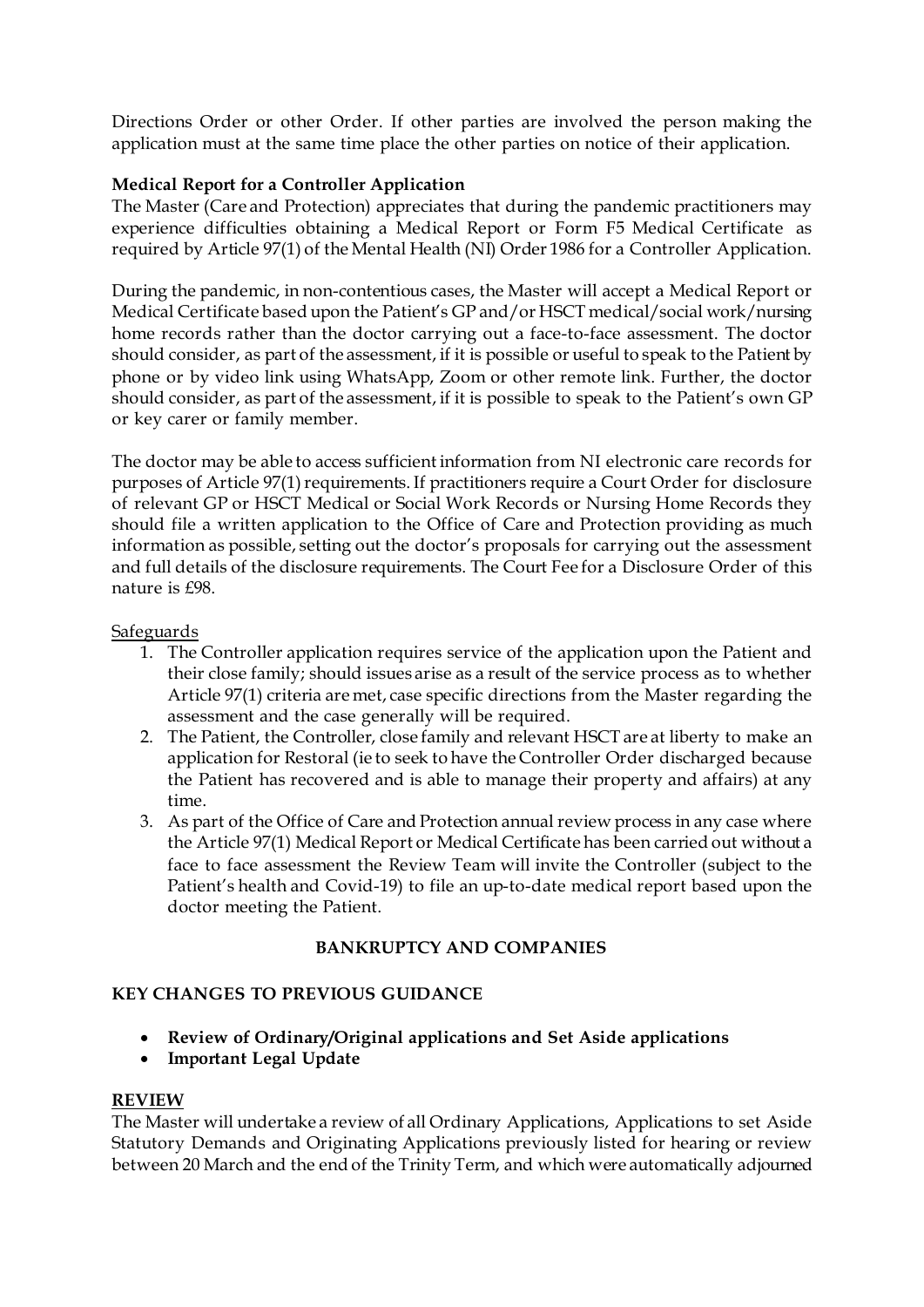in the absence of any request for directions. This exercise will be completed before the end of next month and a list of the cases to be considered will be issued through the Law Society and the Bar Council.

Legal representatives should, as far as possible, **collaboratively** complete and lodge form **[BANKCI1](https://judiciaryni.uk/sites/judiciary/files/media-files/FORM%20BankCI1%20Bankruptcy%20and%20Companies%20Court%20Business%20Continuity%20-%20280720....doc)** by email with the Bankruptcy Office [\(Bankruptcyoffice@courtsni.gov.uk\)](mailto:(Bankruptcyoffice@courtsni.gov.uk) no later than 4.00pm on 20th August 2020. The subject line of your email should state **"Bankruptcy and Companies Master's Review"**. Where a party is not represented or is a litigant in person, they will be contacted directly by the Court Office and asked to complete and return form **[LIPCI1](https://judiciaryni.uk/sites/judiciary/files/media-files/FORM%20LIPCI1%20LIP%20%20Unrepresented%20Parties%20Business%20Continuity%20Covid%2019%20V3.0%20Issued%2011.5.20.DOC)** to the Bankruptcy Office.

# **Completion and return of forms**

For the purpose of this exercise a form must be completed in all cases which appear on the list provided, and returned within the prescribed timeline. The Master may require legal representatives to attend a remote hearing to provide an explanation for non-compliance with this instruction. Where only one party responds, the Master may proceed on the basis of that party's proposals.

## **Contested matters**

In the event that the parties cannot agree a position and there is a need for the matter to be resolved by the court, the Master will facilitate a hearing via one of the following options:

- Remote Hearing (using Sightlink or WebEx)
- Live Hearing
- Hybrid Hearing (partly remote /partly live)
- Telephone Conference.

Where the Master determines that a contested application will be dealt with via a remote, live or hybrid hearing or a telephone conference, the party who issued the application will be responsible for providing the court with case management directions and a complete **electronic trial bundle**. The electronic document must be numbered in ascending order throughout. Pagination should begin with the first page of the first document and should be continued throughout the entire series of documents. The index page must be hyperlinked to the pages or documents to which it refers.

Parties should note that any live hearings will be strictly timetabled and capacity within the Masters Chambers and the Masters Courtroom will be restricted to ensure compliance with social distancing requirements and PHA advice.

### **LEGAL UPDATE**

Practitioners are advised to familiarise themselves with the **Corporate Insolvency and Governance Act 2020** which came into effect on 25 June 2020 and which makes significant amendments to company and corporate insolvency legislation. The Act can be accessed at the following lin[k: https://www.legislation.gov.uk/ukpga/2020/12/contents/enacte](https://www.legislation.gov.uk/ukpga/2020/12/contents/enacted)d

# **GENERAL**

# **1. Creditors' petitions**

Practitioners are advised that there is no change to the position regarding Creditors' petitions. This is due to the ongoing public health emergency and its attendant restrictions. In addition, the offices of the Official Receiver remain closed. That closure prevents the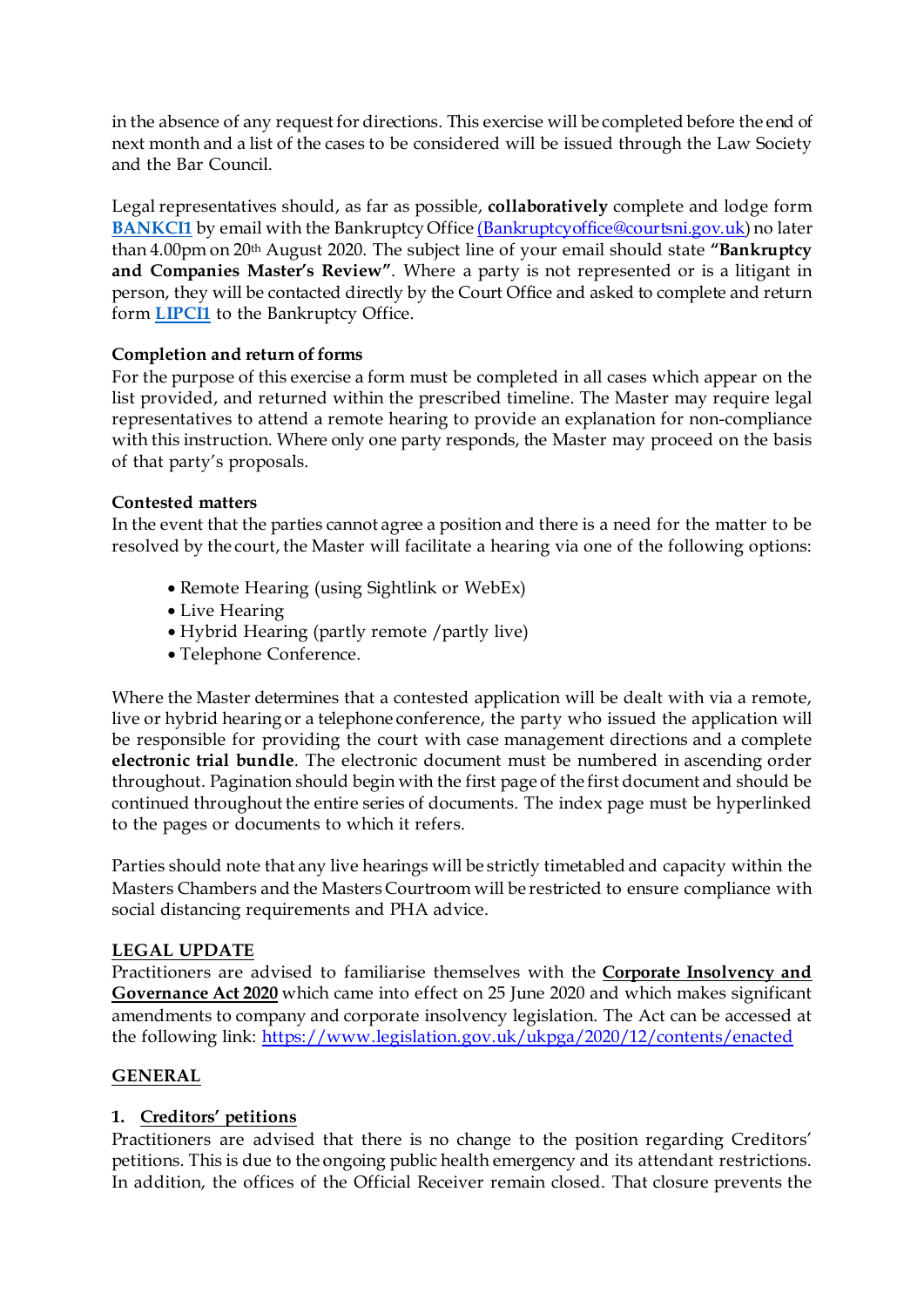Official Receiver (and his staff and agents) from discharging his statutory duties on foot of any order made by the Court. This means that no bankruptcy or winding up orders may be made on foot of creditors' petitions even where the order is by consent. It also means that existing petitions cannot be heard and determined, and no new creditors' petitions may be presented unless the Master considers the circumstances to be exceptional, and has approved the presentation of the petition. Any change to that position will be reflected in updated guidance. Creditors' petitions will, however, be accepted into the list for the purposes of withdrawal or dismissal.

# **2. Originating Applications relating to the Bankrupt's Home**

These applications will also not be accepted into the Court list until further notice.

# **3. Final orders**

Final orders will only be made where the Master is satisfied that either the parties have agreed such an order, or that it is right and just in all the circumstances to do so. If the Master has any concerns whatsoever about prejudice and the fairness of the process she will simply adjourn the case. Solicitors should check ICOS for the status of their case or contact the Bankruptcy Office [\(bankruptcyoffice@courtsni.gov.u](mailto:bankruptcyoffice@courtsni.gov.uk)k)

# **NEW BUSINESS**

# **1. Applications to set aside Statutory Demands**

New applications to set aside Statutory Demands will be automatically accepted.

# **2. Directors' Disqualification applications and Leave to Act Applications**

These will now automatically be accepted as new business from Monday 27<sup>th</sup> July 2020.

# **3. New urgent Ordinary or Original Applications**

Practitioners seeking to have **new** Ordinary Applications or Originating Applications filed on the basis of urgency and importance must first submit an email request for the Master's consideration. Thereafter, the Master will make whatever determination or directions as to the filing and general management of the application as she sees fit.

# **4. Debtors Bankruptcy Petitions and Director's Winding Up Petitions**

The Official Receiver has recently confirmed that the Insolvency Service will now accept court orders made on foot of Debtors' Bankruptcy Petitions and Directors' Winding up Petitions. Examiners will undertake their statutory duties remotely in these cases for the time being due to the continuing closure of Fermanagh House. Any such petitions adjourned in March will now be processed and the relevant petitioners informed.

**New Debtors Bankruptcy Petitions and Director's Winding Up Petitions** may also be filed as new business from Monday 22nd June 2020; the court will deal with these without appearance.

# **TAXING**

- The Master continues to:
	- o Issue taxation certificates in Civil Legal Aid cases
	- o Issue decisions relating to Court of Criminal Appeal decisions and payment certificates
	- o Issue assessments in Civil Legal Aid taxation applications